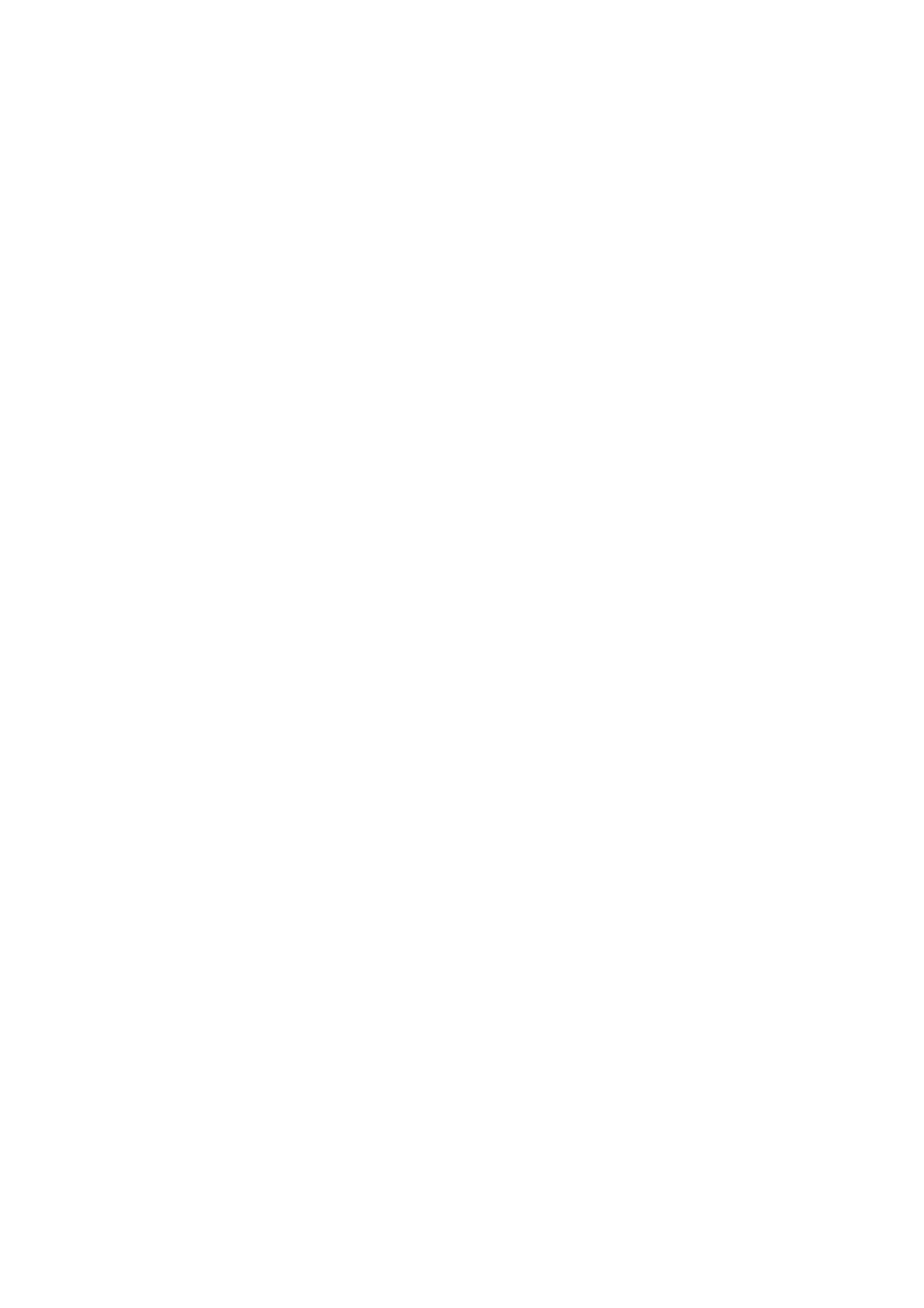**In the case of Spasovski v. the former Yugoslav Republic of Macedonia, The European Court of Human Rights (Fifth Section), sitting as a Chamber composed of:**

**Peer Lorenzen,** *President,* **Karel Jungwiert, Rait Maruste, Mark Villiger, Isabelle Berro-Lefèvre, Mirjana Lazarova Trajkovska, Zdravka Kalaydjieva,** *judges,* **and Claudia Westerdiek,** *Section Registrar***, Having deliberated in private on 11 May 2010,**

**Delivers the following judgment, which was adopted on that date:**

### **PROCEDURE**

**1. The case originated in an application (no. 45150/05) against the former Yugoslav Republic of Macedonia lodged with the Court under Article 34 of the Convention for the Protection of Human Rights and Fundamental Freedoms ("the Convention") by a Macedonian national, Mr Tomislav Spasovski ("the applicant"), on 8 December 2005.**

**2. The applicant was represented by Mrs K. Jandrijeska Jovanova, on behalf of the "Helsinki Committee for Human Rights of the Republic of Macedonia". The Macedonian Government ("the Government") were represented by their Agent, Mrs R. Lazareska Gerovska.**

**3. The applicant alleged that the proceedings had been unfair and, in particular, that contradictory rulings of the domestic courts had denied his right of access to a court.**

**4. On 5 January 2009 the President of the Fifth Section decided to communicate the above-mentioned complaints to the Government. It was also decided to examine the merits of the application at the same time as its admissibility (Article 29 § 3).**

### **THE FACTS**

### **I. THE CIRCUMSTANCES OF THE CASE**

**5. The applicant was born in 1964 and lives in Skopje.**

**6. On 10 February 2002 the applicant was seriously injured in an explosion caused by a bomb placed in a house located in the municipality of**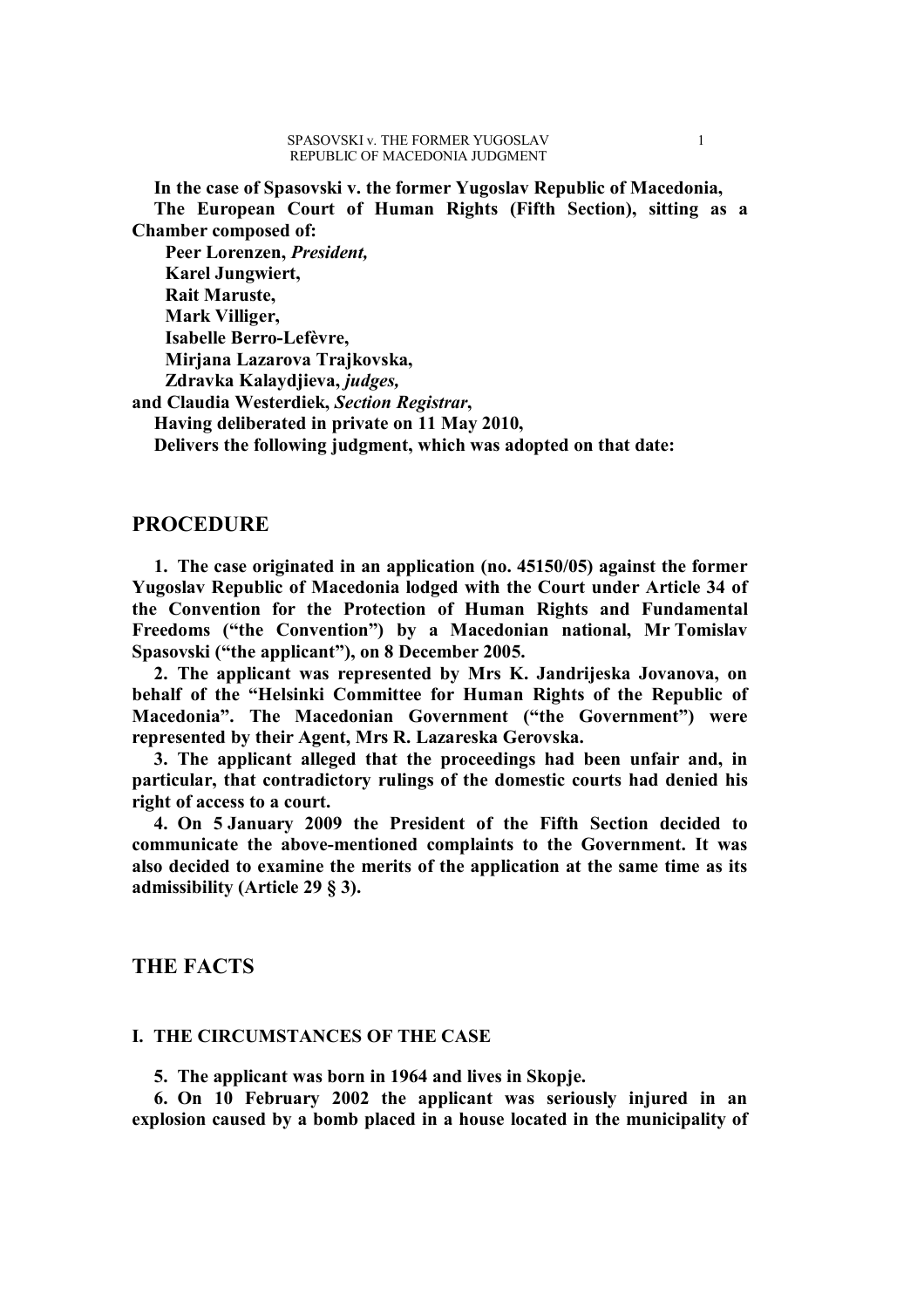**Aracinovo ("the municipality"). The incident happened after the 2001 armed conflict in the former Yugoslav Republic of Macedonia.**

**7. On 30 January and 1 June 2004 respectively the applicant, represented by counsel, brought two separate actions seeking compensation from the municipality and the State. They were subsequently joined.**

**8. On 8 November 2004 the Skopje Court of First Instance ("the firstinstance court") accepted the applicant's claim in respect of the State and ordered the latter to pay 750,000 Macedonian denars (MKD) (approximately 12,230 euros) in respect of non-pecuniary damage, plus interest. It relied on section 166 of the Obligations Act (see paragraph 13 below), stating that it had been in force at the time of the incident and that it was still in force. It dismissed the claim in respect of the municipality, stating that it was not liable to be sued (***поради немање на пасивна легитимација***). It found that section 3 of the amended Obligations Act (see paragraph 14 below), under which it falls to local self-government units rather than the State to pay compensation for any damage caused by acts of violence, had been set aside by the Constitutional Court's decision of 17 July 2002. The court declared the State liable to pay compensation for the damage, because the applicant was the victim of a clear act of violence and no investigation had been carried out by State authorities. This decision was served on the applicant on 15 December 2004.**

**9. The State appealed arguing that the Constitutional Court's decision had not been retroactive and that the State accordingly, could not be held liable to be sued. The appeal was received by the first-instance court on 27 December 2004 and communicated to the applicant on 13 January 2005. The applicant did not submit any observations in reply.**

**10. On 21 April 2005 the Skopje Court of Appeal allowed the appeal and overturned the lower court's decision in part related to the State. It confirmed the remainder, because no appeal had been lodged in that respect. The court endorsed the facts established by the first-instance court but held that the substantive law had been incorrectly applied. It found that section 3 of the amended Obligations Act had already entered into force at the time of the incident and applied in the applicant's case given the non-retroactive legal effect of the Constitutional Court's decision. This decision was served on the applicant on 8 June 2005.**

**11. On 23 August 2005 the applicant asked the public prosecutor to institute legality review proceedings (***барање за заштита на законитоста***) before the Supreme Court. He argued that both courts had accepted that he had sustained a bodily injury as a result of acts of violence or terrorism. However, no compensation had been awarded owing to the contradictory decisions of the first and second-instance courts as to who had been the proper defendant to his action.**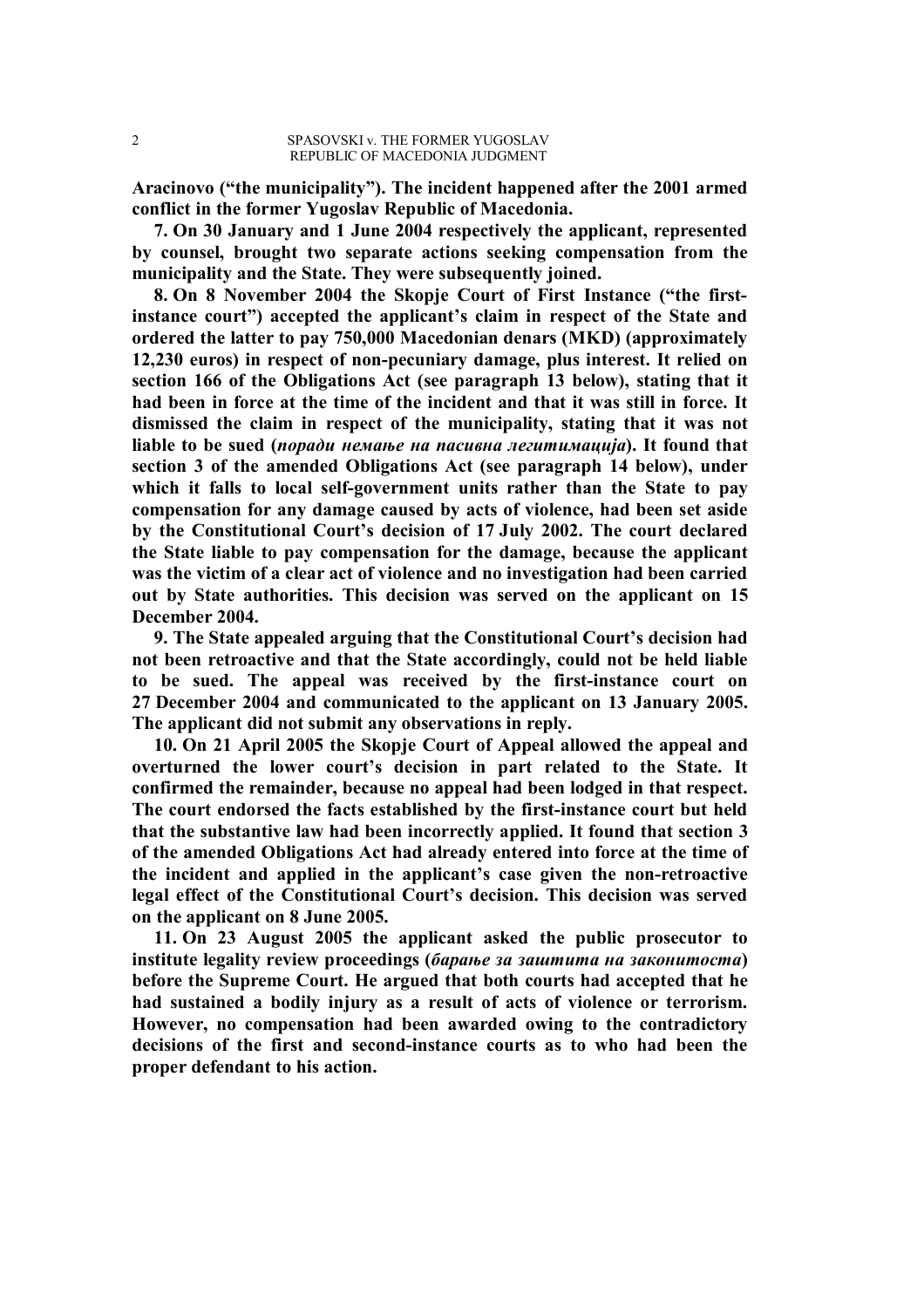**12. On 27 October 2005 the public prosecutor informed the applicant that there were no grounds for lodging such a request against the Court of Appeal's decision.**

### **II. RELEVANT DOMESTIC LAW**

#### *1. Obligations Act (Закон за облигационите односи)*

**13. Section 166 (1) of the Obligations Act of 5 March 2001 provided for the State's responsibility for any damage caused,** *inter alia***, by a bodily injury sustained as a result of acts of violence or terrorism.**

**14. On 25 January 2002 the Obligations Act was amended. Under section 3 of the amended Obligations Act, the term "the State" was replaced with "the local self-government units where damage occurred".**

### *2. Civil Proceedings Act of 1998*

**15. Under section 334 of the Civil Proceedings Act ("the Act"), as valid at the time, parties can appeal the first-instance decision within fifteen days of the date of service of this latter decision.**

**16. Section 340 § 2 (13) prescribes the following as a substantial procedural flaw: if the impugned decision contains deficiencies which makes its review impossible, in particular if it is illegible, contradictory, lacks reasoning or does not provide reasons for the relevant findings of fact or if they are unclear or contradictory.**

**17. Under section 351 of the Act, the second-instance court examines the first-instance court's decision in the challenged part. Section 351 § 2 provides that the Court of Appeal examines the first-instance court's decision on the basis of the grounds set out in the appeal and having regard to its** *ex officio*  **capacity to consider any substantial procedural flaw and the correct application of the law.**

### *3. Constitutional Court's decision of 17 July 2002 (U.br.67/2002)*

**18. The Constitutional Court rejected (***укинува***) section 3 of the amended Obligations Act as unconstitutional. It found that it was the State's responsibility to protect citizens from acts of violence and, accordingly, to cover any damage thereof.**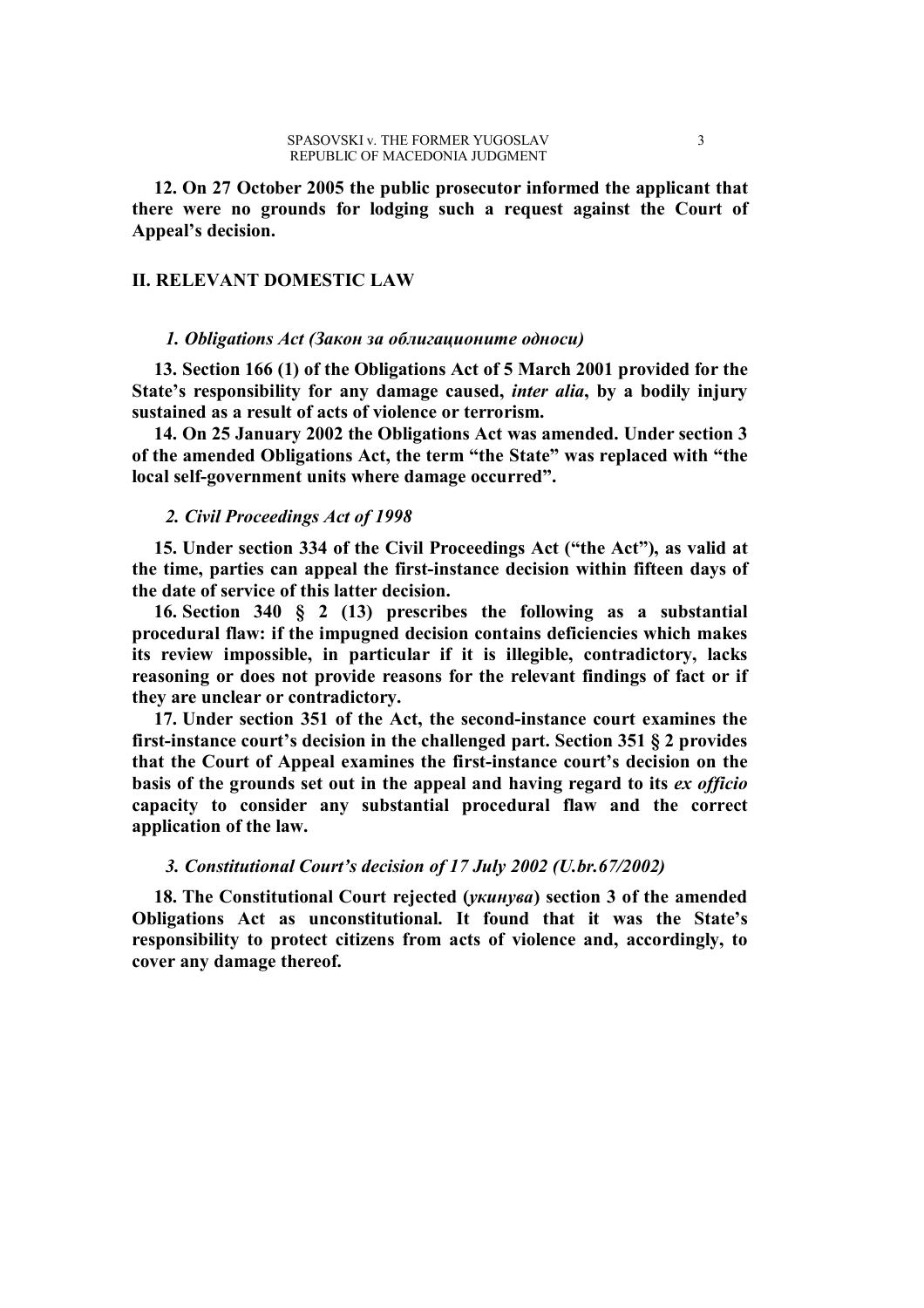# **THE LAW**

### **I. ALLEGED VIOLATIONS OF ARTICLE 6 OF THE CONVENTION**

**19. The applicant complained that the manner in which the domestic courts had dismissed his claim had not been in compliance with Article 6 of the Convention. In this connection, he also relied on Article 13 of the Convention. The Court considers that these complaints should be examined as an "access to a court" complaint under Article 6 (see** *Akdeniz v. Turkey***, no. 25165/94, § 88, 31 May 2005). The applicant also complained that the judges had been biased and the principle of equality of arms had been violated. Article 6 § 1 of the Convention, in so far as relevant, reads as follows:**

**"In the determination of his civil rights and obligations ... everyone is entitled to a fair ... hearing ... by [a] ... tribunal ..."**

**A. "Access to a court" complaint**

### *1. Admissibility*

**a) The parties' submissions**

**20. The Government submitted that the applicant had not exhausted all effective domestic remedies, although he had been represented by a lawyer. In particular, he had neither appealed against the first-instance court's decision of 8 November 2004 nor had he submitted any observations in reply to the State's appeal (see paragraph 9 above). Any of those remedies, if used, would have prompted the Court of Appeal to examine** *ex lege* **the municipality's capacity to be sued and correct the "injustice" done. Furthermore, the applicant's request for the protection of legality concerned the first-instance court's decision, in part related to the municipality's standing, which, having not been challenged, had become final on 30 December 2004. Consequently, it had been submitted out of time. According to the Government, although ineffective, that remedy, if used, would have prompted the Supreme Court to take a decision on "the manifest inconsistency in the final judgment".**

**21. The applicant submitted that he had not appealed against the first-instance court's decision because it had been to his significant advantage. However, even in the absence of an appeal, the Court of Appeal had had jurisdiction, under sections 340 § 1 (13) and 351 § 2 of the Act (see paragraphs 16 and 17 above), to overturn the first-instance court's decision in respect of the municipality, on the basis of the incorrect application of law.**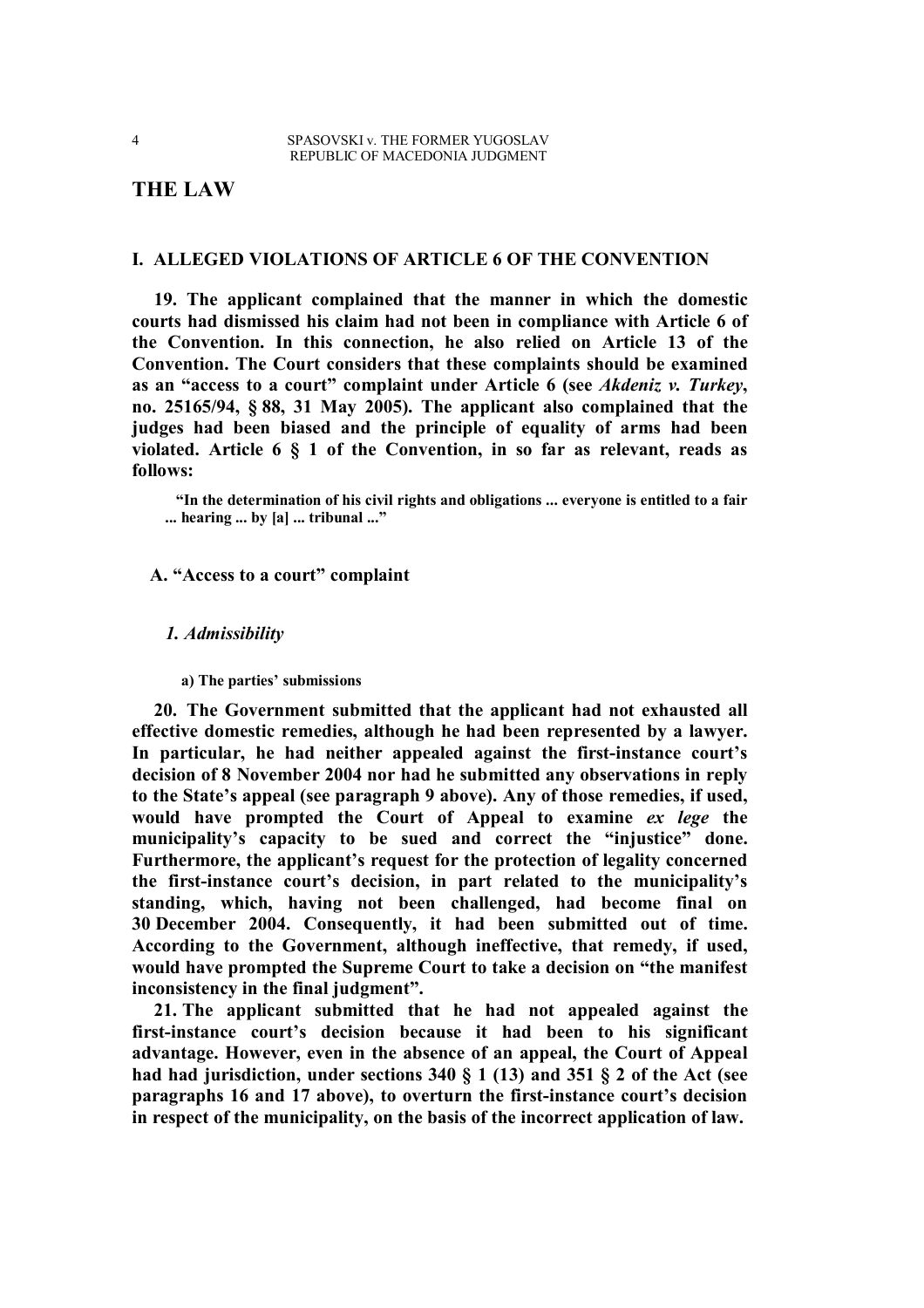#### **b) The Court's consideration**

**22. The Court reiterates that the rule of exhaustion of domestic remedies referred to in Article 35 § 1 of the Convention obliges applicants to first use the remedies that are normally available and sufficient in the domestic legal system to enable them to obtain redress for the breaches alleged. Article 35 § 1 also requires that complaints intended to be brought subsequently before the Court should have been made to the appropriate domestic body, at least in substance and in compliance with the formal requirements laid down in domestic law, but not that recourse should be had to remedies which are inadequate or ineffective (see,** *mutatis mutandis, Merger and Cros v. France* **(dec.), no. 68864/01, 11 March 2004;** *Aksoy v. Turkey***, 18 December 1996, §§ 51-52, ECHR 1996-VI; and** *Akdivar and Others v. Turkey,* **16 September 1996, §§ 65-67, ECHR 1996-IV).**

**23. The Court emphasises that the application of the exhaustion rule must make due allowance for the fact that it is being applied in the context of machinery for the protection of human rights and that it must be applied with some degree of flexibility and without excessive formalism. It has further recognised that the rule of exhaustion is neither absolute nor capable of being applied automatically; for the purposes of reviewing whether it has been observed, it is essential to have regard to the circumstances of the individual case. This means, in particular, that the Court must take realistic account not only of the existence of formal remedies in the legal system of the Contracting State concerned, but also of the general context in which they operate, as well as the personal circumstances of the applicant. It must then examine whether, in all the circumstances of the case, the applicant did everything that could reasonably be expected of him or her to exhaust domestic remedies (see** *Jasar v. the former Yugoslav Republic of Macedonia*  **(dec.), no. 69908/01, 19 January and 11 April 2006).**

**24. In the present case, the Court notes that the applicant did not appeal against the first-instance court's decision nor did he submit observations in reply to the State's appeal. Given the fact that he received a favourable decision at first level, he could have legitimately expected not to have an interest in appealing the unfavourable part, namely, in respect of the municipality. Furthermore, as specified under section 334 of the Civil Proceedings Act, the applicant had a time-limit of fifteen days in which to lodge an appeal, which, in his case, expired before 13 January 2005, the date when the State's appeal was communicated to him. If submitted, his observations in reply to the State's appeal would have concerned the State's arguments as to its capacity to be sued. No domestic jurisprudence was presented to prove the Government's arguments that such observations would have prompted** *ex lege* **examination of a decision which was not challenged by way of an appeal, being the municipality's capacity to stand in the present case. Lastly, the Court has already stated that a request for the protection of legality under the then applicable rules of civil proceedings**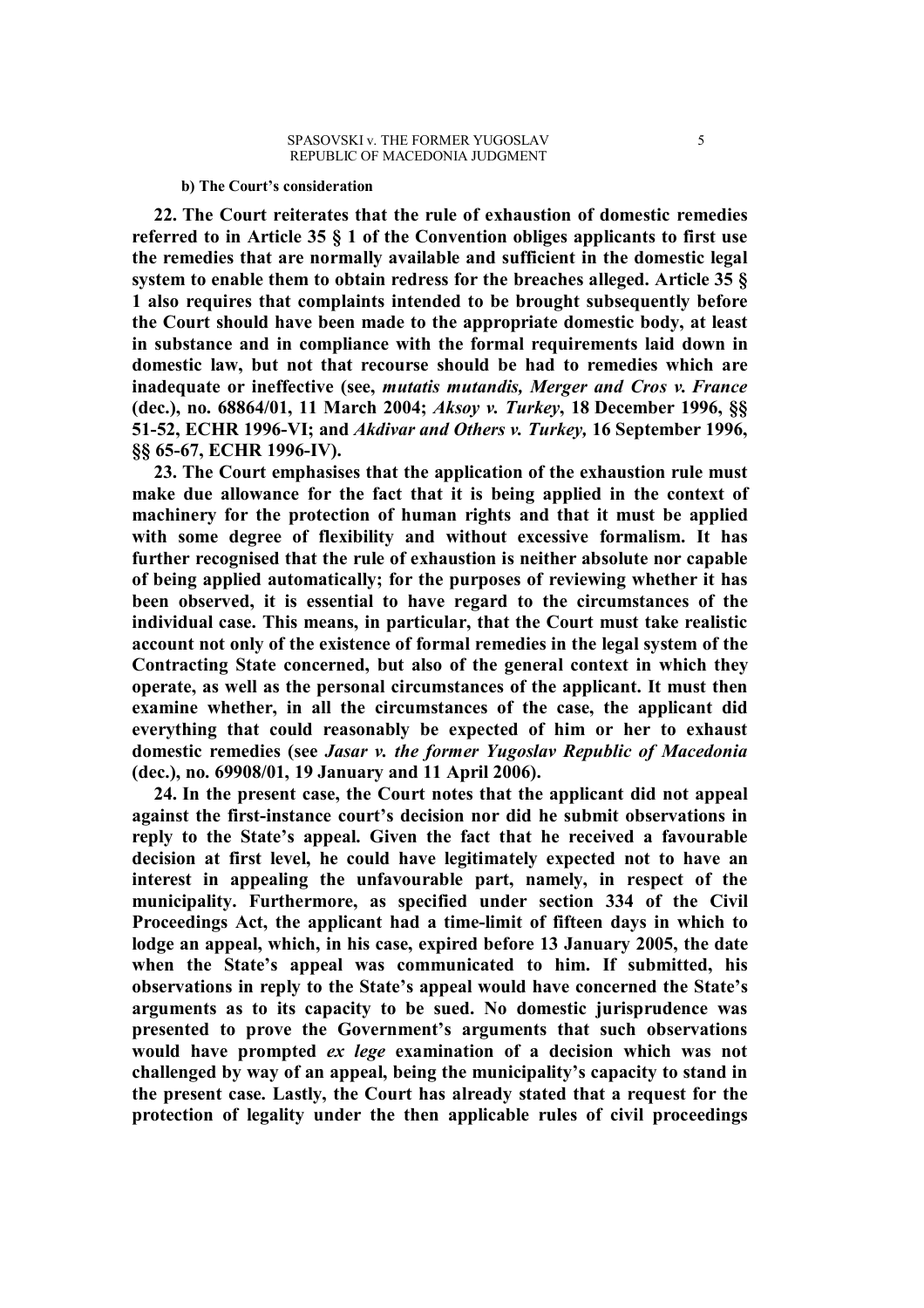**cannot be regarded as an effective remedy within the meaning of Article 35 § 1 of the Convention (see** *Dimitrovska v. the former Yugoslav Republic of Macedonia* **(dec.), no. 21466/03, 30 September 2008). It sees no reason to depart from that finding in the present case. Consequently, the Government's arguments that the applicant failed to exhaust this remedy in time are without force.**

**25. Having regard to the circumstances of this case, the Court finds that the applicant must be regarded as having exhausted domestic remedies. The Government's objection must accordingly be rejected.**

**26. The Court notes that this complaint is not manifestly ill-founded within the meaning of Article 35 § 3 of the Convention. It further notes that it is not inadmissible on any other grounds. It must therefore be declared admissible.**

#### *2. Merits*

**27. The applicant reiterated the complaints under this head.**

**28. The Government contested them.**

**29. The Court reiterates that Article 6 of the Convention secures to everyone the right to have any claim relating to his civil rights and obligations brought before a court or tribunal; in this way it embodies the "right to a court", of which the right of access constitutes one aspect (see** *Golder v. the United Kingdom***, judgment of 21 February 1975, Series A no. 18, pp. 13-18, §§ 28-36, and** *Osman v. the United Kingdom***, judgment of 28 October 1998,** *Reports of Judgments and Decisions* **1998-VIII, p. 3166, § 136, and p. 3169, § 147).**

**30. As to the present case, while it is clear that the applicant was not prevented from bringing his action, that does not suffice, as the right of access to a court includes not only the right to institute proceedings, but also the right to obtain a determination of the dispute by a court (see** *Petkoski and Others v. the former Yugoslav Republic of Macedonia,* **no. 27736/03, § 40, 8 January 2009).**

**31. The Court notes that the sole reason relied on by the domestic courts for dismissing the applicant's action was that he had not directed his claim against the proper defendant. While the first-instance court opined that this defendant was the State, the Court of Appeal held that it was the municipality. The courts thus twice disposed of the case on purely procedural grounds, without touching upon the substance of the dispute (see,** *a contrario***,**  *Z and Others v. the United Kingdom* **[GC], no. 29392/95, §§ 94-101, ECHR 2001-V).**

**32. For the reasons described in the case of** *Kostadin Mihaylov (***see** *Kostadin Mihaylov v. Bulgaria***, no. 17868/07, § 42, 27 March 2008), which likewise apply to this case, the Court considers that, as a result of the conflicting positions taken by the domestic courts, the applicant was wholly prevented from having the merits of his claim determined by a court.**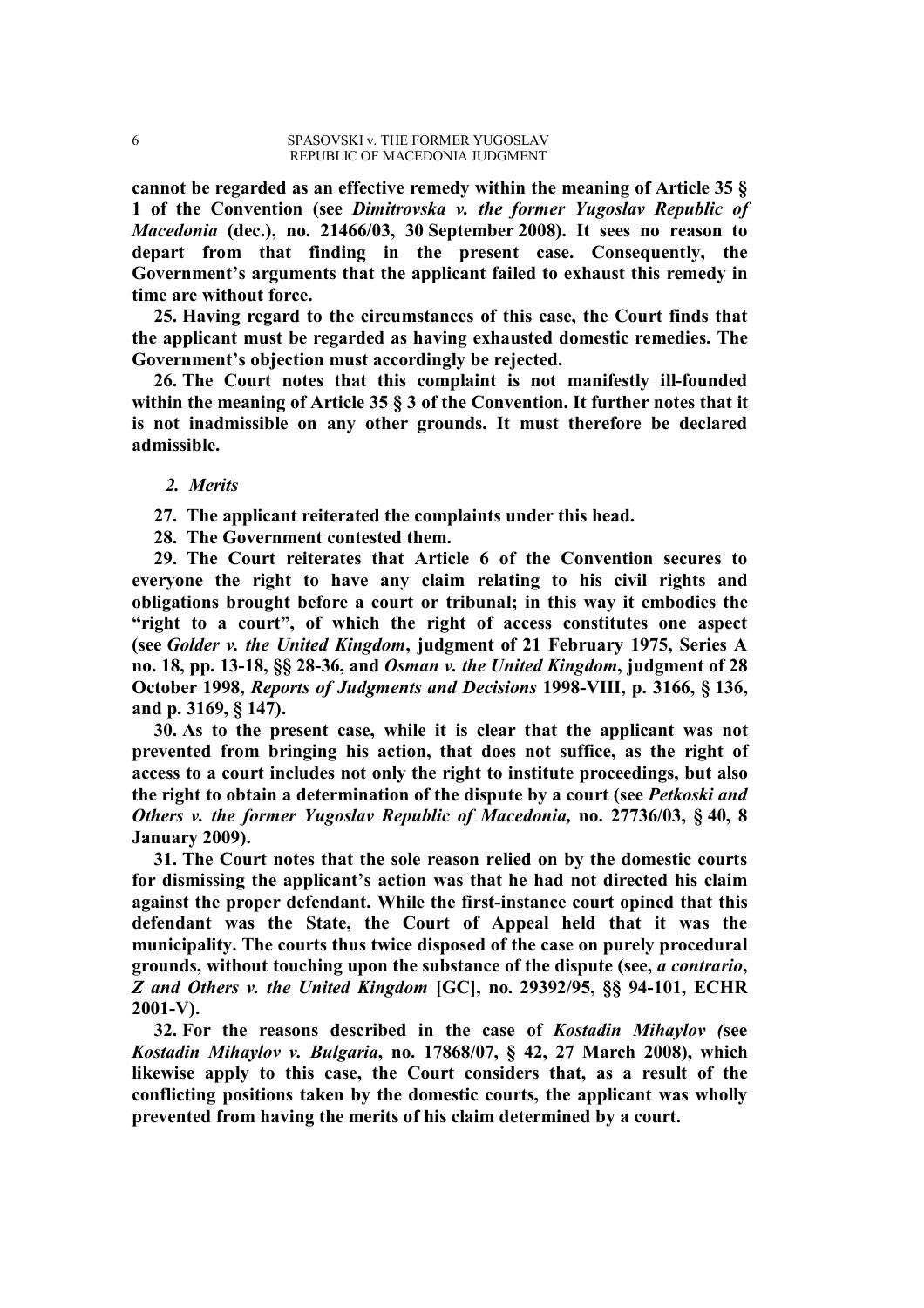**33. There has accordingly been a violation of Article 6 § 1 of the Convention.**

### **B. Remaining complaints**

**34. The applicant also complained that the judges had been biased and the principle of equality of arms had been violated.**

**35. The Court has examined these complaints. However, in the light of all the material in its possession, and in so far as the matters complained of are within its competence, the Court finds that they do not disclose any appearance of a violation of the rights and freedoms set out in the Convention or its Protocols.**

**36. It follows that this part of the application is manifestly ill-founded and must be rejected in accordance with Article 35 §§ 3 and 4 of the Convention.**

### **II. APPLICATION OF ARTICLE 41 OF THE CONVENTION**

**37. Article 41 of the Convention provides:**

**"If the Court finds that there has been a violation of the Convention or the Protocols thereto, and if the internal law of the High Contracting Party concerned allows only partial reparation to be made, the Court shall, if necessary, afford just satisfaction to the injured party."**

### **A. Damage**

**38. The applicant claimed 500 euros (EUR) in respect of pecuniary damage for medical expenses related to the injuries sustained as a result of the incident in 2002. He also claimed EUR 5,000 in respect of non-pecuniary damage for the pain and stress suffered from that incident.**

**39. The Government contested these claims as unsubstantiated and unrelated to the alleged violations.**

**40. The Court observes that the applicant claimed compensation for the pecuniary and non-pecuniary loss he had sustained as a result of the 2002 incident and, furthermore, that he did not claim any damage as a consequence of the violation found. Given that there is no causal link between the violation found and the damage alleged, the Court rejects this claim (see**  *Dika v. the former Yugoslav Republic of Macedonia***, no. 13270/02, § 65, 31 May 2007).**

**41. However, the Court is of the opinion that the most appropriate form of redress in cases where it finds that, in breach of Article 6 § 1 of the Convention, an applicant has not had access to a tribunal, would, as a rule, be to reopen the proceedings in due course and re-examine the case in**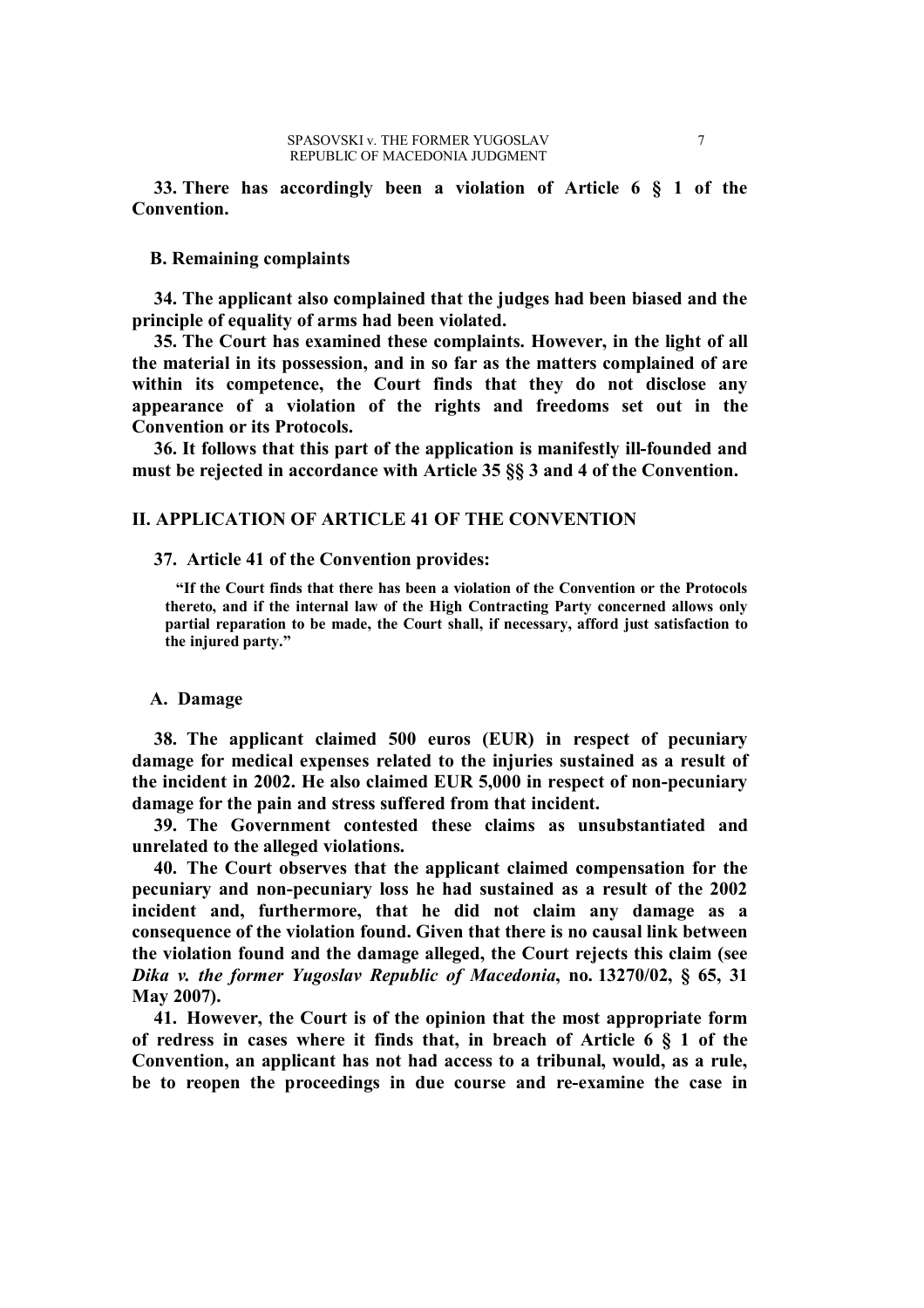**keeping with all the requirements of a fair trial (see** *Kostadin Mihaylov,* **§§ 59 and 60, cited above).**

### **B. Costs and expenses**

**42. The applicant also claimed EUR 2,620 for the costs and expenses incurred before the Court. These included legal fees for 106 hours of legal work and expenses for mailing and copying. A fee note based on the scale rates of the Macedonian Bar was produced. No payment slip or other supporting document was provided for the mailing and copying expenses.**

**43. Because the applicant did not pay any of the financial charges during the proceedings, his representative has requested that the fees be paid directly to the Helsinki Committee for Human Rights of the Republic of Macedonia.**

**44. The Government contested this claim as excessive and unsubstantiated.**

**45. According to the Court's case-law, an applicant is entitled to reimbursement of his costs and expenses only in so far as it has been shown that these have been actually and necessarily incurred and were reasonable as to quantum (see** *Editions Plon v. France***, no. 58148/00, § 64, ECHR 2004- IV). In the present case, regard being had to the information in its possession and the above criteria, the Court finds the amount claimed by the applicant in respect of the costs and expenses incurred in the proceedings before it to be excessive and partly unsubstantiated, and awards instead the sum of EUR 1,000, plus any tax that may be chargeable to him. This amount is to be paid into the bank account of the "Helsinki Committee for Human Rights of the Republic of Macedonia".**

#### **C. Default interest**

**46. The Court considers it appropriate that the default interest should be based on the marginal lending rate of the European Central Bank, to which should be added three percentage points.**

### **FOR THESE REASONS, THE COURT UNANIMOUSLY**

- **1.** *Declares* **the complaint concerning the applicant's right of access to a court admissible and the remainder of the application inadmissible;**
- **2.** *Holds* **that there has been a violation of Article 6 § 1 of the Convention;**